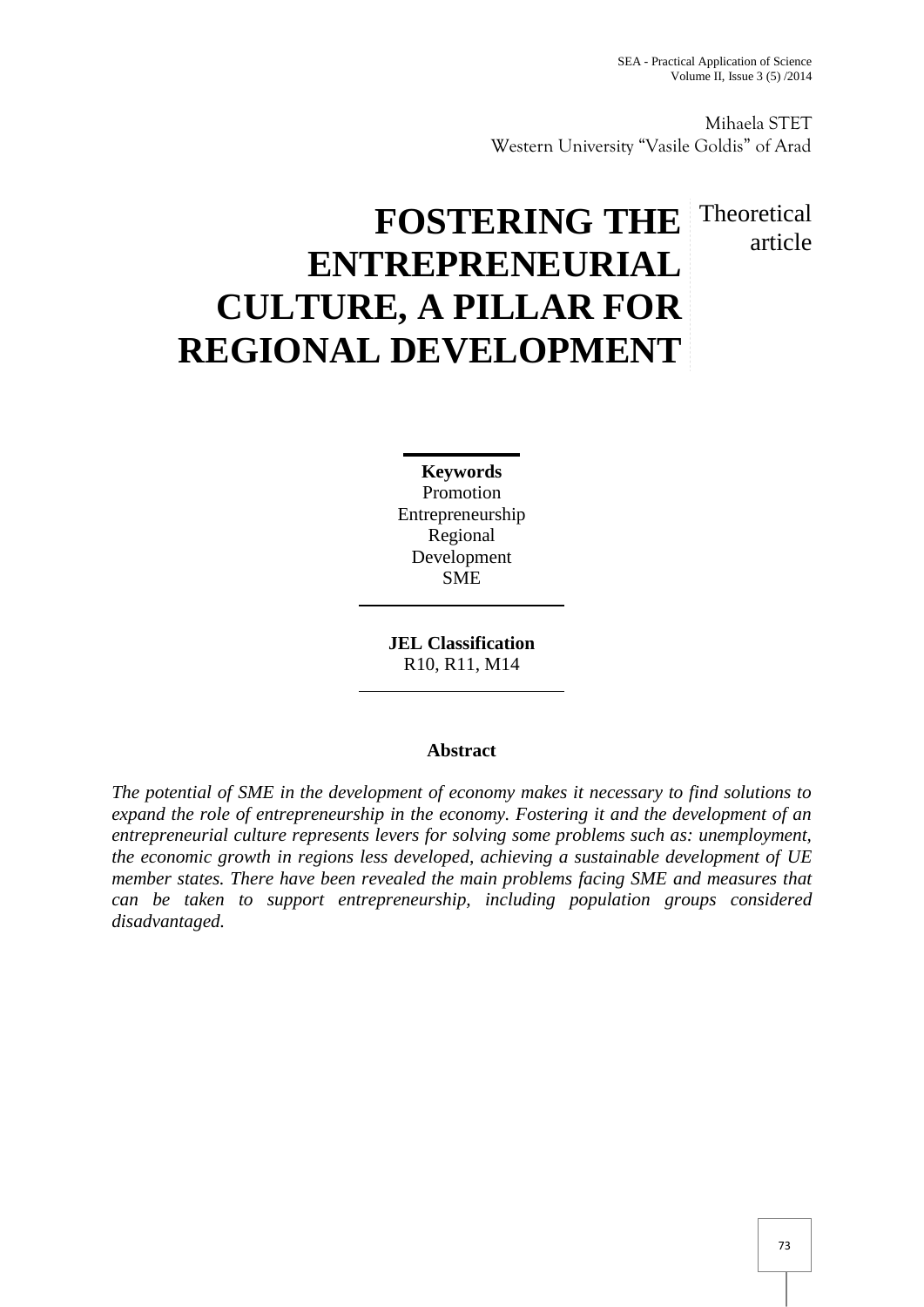#### **1. Introduction**

At European Level, SME are considered more and more important, they offering employment opportunities for an important segment of population of all Member States, even there are some differences between them.

To support SMEs and to increase the number of entrepreneurs is necessary to find ways to remove potential barriers that hinder entrepreneurship expansion: business culture or administrative bureaucracy.

#### **2. Role of education in the development of an entrepreneurial culture**

In order to foster an entrepreneurial culture on the first place stays the entrepreneurial education (Figure 1). In the last years, European Commission has promoted the entrepreneurial education at all levels of education, to provide everybody a chance to start or contribute in starting a business. In this respect, it has run a series of programs and activities in all countries. One of them introduces secondary school pupils in the business world using mini-companies that they have the chance to manage. In higher education it is desired to extend the entrepreneurship courses to all specialties in order to provide all university graduates the possibility and the alternative to opt to engage in business.

Although entrepreneurial education should start in preschool period, unfortunately, in Romania, it is not considered even in elementary school. In secondary schools its character is rather voluntary, falling under extracurricular activities. Only in high exchange school, entrepreneurship education is compulsory.

In the university space there are a variety of courses in the field, both dedicated and related courses, at bachelor or master levels, not only in economic faculties, but also at the technical and several other specialties.

Teachers should provide to pupils and students courses and constantly updated information. Setting up mini companies and their management during studies contribute substantially to the formation of an entrepreneurial culture. Moreover, in recent years, in the EU Member States, an estimated 15% of schools have done such enterprises within the national programs. In the UE, such programs are funded by private entities, NGOs, and there is a significant part of them enjoying some support from public authorities.

Also, simulating activities within a real company offers the possibility of developing entrepreneurial and managerial skills and competencies. Of course, carrying out such activities in schools and universities requires additional effort and time from teachers, and appropriate specialized training both theoretical and practical. A solution in this direction is the involvement of private companies in entrepreneurial education.

Teaching subjects that offers the opportunity of entrepreneurial education should provide pupils and students, besides specific skills, also transversal competences, such as teamwork and good communication.

But, in very few universities has been considered the interrelation between students from different specialties (humanities, technical, economic) in order to create a complex team prepared for the start of a business.

The universities and the business and technology transfer incubators, managed by universities, would be beneficial to set up legal offices, after the American model, which provide support to students who want to start entrepreneurial activities even from university.

Training and life-long learning has known an expanding trend in the last years in the field of entrepreneurial education, benefiting from many programs of financial support from the European Union.

But, although a significant share of the population participated in education courses, entrepreneurial knowledge level is quite low, which may be due to their low quality.

One of the barriers perceived by young people in their attempt to start a business and accessing external funding to supplement their own resources is the corruption in the competition system for financed.projects. They perceived a need for administrative simplification measures for starting a business, reducing red tape and corruption.

Erasmus for Young Entrepreneurs, a cross-border program, provides for young entrepreneurs and those who intend to start a business cross-border mobility and the ability to learn from the experience of small businessmen from other countries. Erasmus program for young entrepreneurs, is partially financed by European Union.

The program aims to stimulate young people to launch a business, promoting among them entrepreneurial attitudes and behaviors. This is aimed for those who aspire to become entrepreneurs, including students, people employed, starting-up entrepreneurs and even unemployed. Romania was in one of the top positions in terms of the number of participants in this program, young entrepreneurs benefiting from the expertise of successful entrepreneurs from other countries.

Presentation of the achievements of young entrepreneurs may have beneficial effects on youth perceptions regarding entrepreneurship. This opens the way for inclusion the entrepreneurship in career options for youth.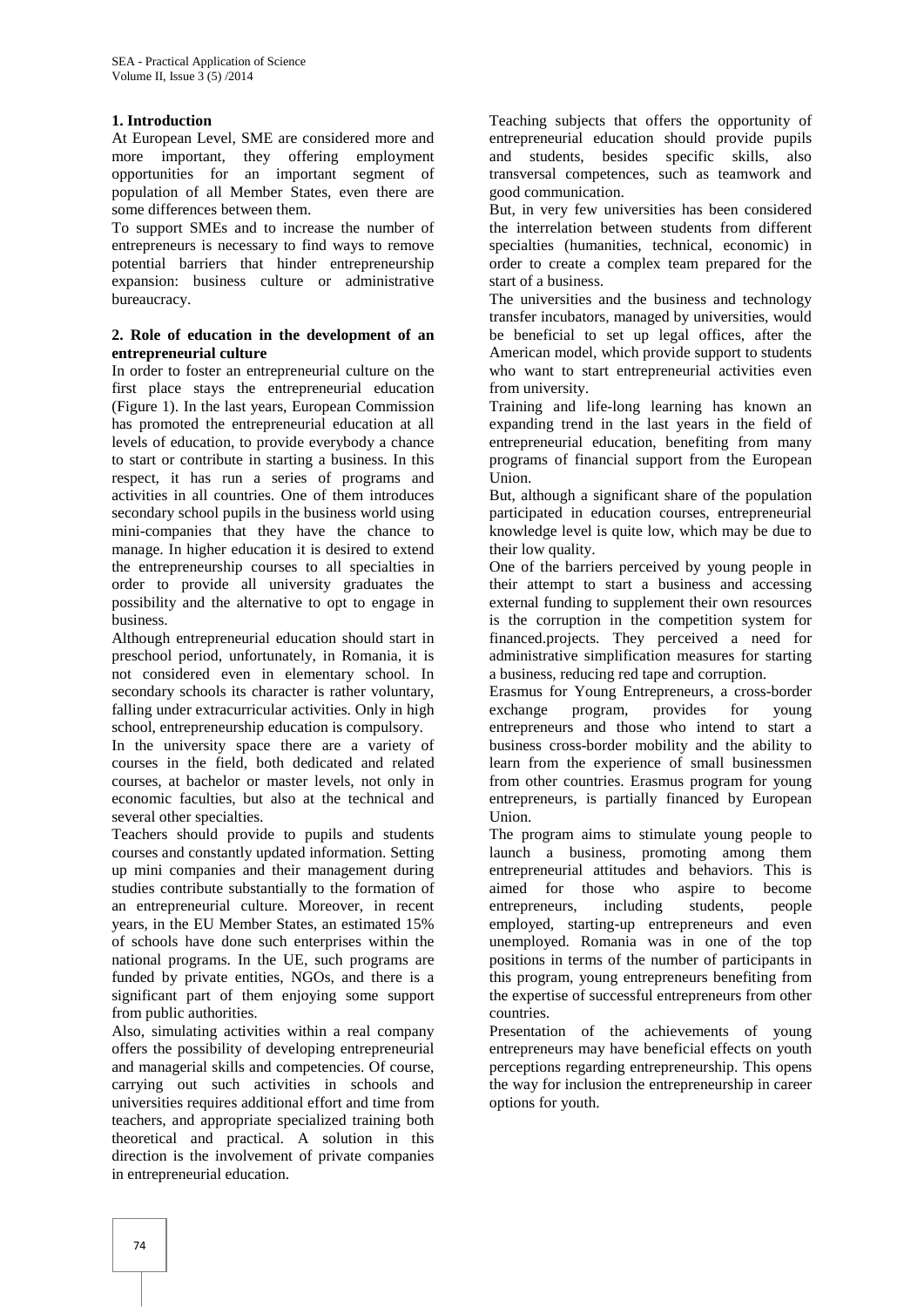#### **3. Financial support of entrepreneurship in Europe**

European Commission offers support for SME, creating an information portal for them, which provides a set of information about the assistance and support services and funding opportunities.

Also, a number of other problems facing SME are in the attention of European officials: access to finance, EU programs, to the single market, international markets, information and advice and, not least, to public procurement.

Excessive taxation, high cost of administrative procedures, fierce competition, difficulty in hiring skilled labor are all challenges for which solutions must be found.

At UE level there are a range of financial solutions to extend private initiative among the population:

- widening the portfolio of financial products offered by the European Investment Bank Group SME;

- funds for micro credits;

- facilitating access to cross-border venture capital;

- revision of the Directive on delayed payments;

- reduced VAT rates for labor-intensive services;

- reduction of taxes in order to ensure a fair competitive environment;

- measures to protect SME late payment;

- financial instruments to facilitate obtaining bank credits;

During 2007-2013 period a significant share of the structural funds, more than two thirds, were allocated to promote entrepreneurship, employment and economic growth.

Funds were directed in the following areas:

• business support services;

• support access to finance;

• support for research and development, innovation, technology transfer;

co-financing of business incubators;

• facilitating SME access to knowledge;

•promoting access to information and communication technologies;

• training schemes for SME;

• direct assistance to companies to help SME adapt to market conditions.

Enterprises that have a number under 250 employees, independent from larger companies with a turnover of less than  $\epsilon$  50 million and an annual balance sheet under  $\epsilon$ 43 million can benefit from EU support programs for SME.

Moreover, the European Commission invited Member States to create a more favorable tax environment for start up companies. The proposed measures include the simplification of the declaration and payment of taxes, measures to support the commercialization of innovation, research and development and the introduction of the VAT at the collection, measurement that Romania already introduced it.

Higher vulnerability of SME to delayed payments

determined concerns to find solutions in order to protect this type of facing such problems. At the European Commission level this resulted in the revision of rules on penalties applicable to late payers.

Despite the multitude of existing banks in the economic environment where start up, SME face difficulties in accessing bank financing, because banks are reluctant to offer credits without the existence of a financial history of the company, commonly used as a basis for calculation of the indicators used to assess their capacity for payment their debt. In order to support SME, European Commission has put in place certain financial instruments, venture capital investments in these entities and guarantees given for obtaining bank loans.

Also in support of SME, the European Investment Bank Group offers a variety of forms of financial support: micro-credits, guarantees, financing for capital development and research, support to continue a business after its transfer.

Reducing the period of registration of a company is one of the targets of the European Commission in an attempt to reduce the administrative burden for starting a small or medium sized business. Next to it were made important steps in many Member States in this area, such as reducing the number of financial reporting of the company, the costs to start a business and increasing the time interval between two statistical reports.

Over time, SME had difficulties in access to public tenders. Given the limited financial and human resources, to conduct research and development is difficult. Furthermore, neither to initiate partnerships to capitalize innovative ideas is easy.

Elaboration of a code of best practices for public procurement, facilitating access to information needed for SME on public contracts, makes easier their way to public contracts.

It is vital a correct and objective information, easily to access in order to identify the right mean of financing for the given type of economic activity of the entity.

#### **4. Other forms of fostering entrepreneurship**

Existence of more than 23 million SME in the EU who have a major role to play in the economic development with significant effects on innovation and reducing unemployment led the European Commission to promote entrepreneurship and provide a favorable business environment for SME. For example, in 2003 99.8% of all EU enterprises were SME. [Eurostat, 2003].

Among the support activities, receive a special attention the social economy enterprises, craft activities, and women entrepreneurs.

Stimulation of entrepreneurship for EU citizens is realized by many other levers initiated in the European Union: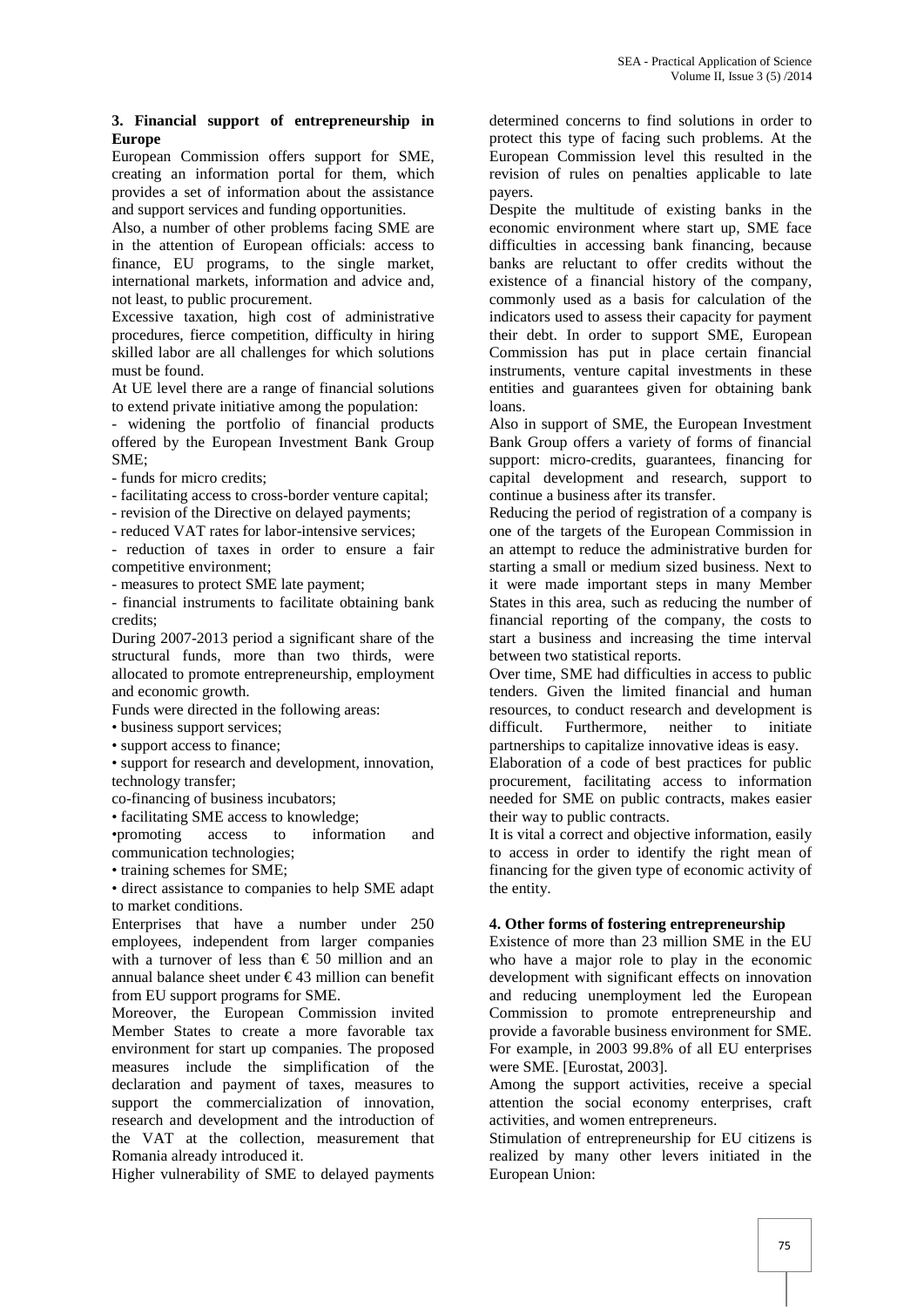- Promoting labor mobility;

- Schemes to promote mobility of apprentices;

- Supporting specific groups of entrepreneurs: women, young people and entrepreneurs belonging to ethnic groups;

- Support for innovation (Figure 2);

- Simplification of procedures and rules for SME participation in the Framework Program for Research and Technological Development;

- Establishment of support centers for SME in India and China, for European citizens wishing to do business in these countries;

Management training programs for young managers in China;

Counseling conducted by experts in environmental and energy efficiency.

According to the Global Entrepreneurship Monitor, the preference for Romanian entrepreneurs is well over the European average, the first place in terms of entrepreneurial intentions [Xavier, 2012].

Given that the rhythm of setting up companies in Romania is comparable with the European average, Romanian rulers should focus in the coming period for the use of levers towards sustainable growth of existing companies.

Associations of economic entities, such as business networks or clusters, facilitate the development of SME, bringing together companies from different fields and entities from public sector, as well as research and education [SEC, 2008] .

Member States should be concerned not only by an increase in the number of new SME established, but also to support existing companies. In this respect, facilitating the acquisition of existing companies should be one of the topics to be kept on the agenda of the government, they having more chances of survival than newly established companies.

The whole Europe has felt the effects of the crisis started in 2008 and many of the SME are affected by it. Europe 2020 strategy comes to respond to changes of the society in recent years, creating the basis for future development. Member States are required to promote the value of entrepreneurship for the society.

Although the total female population of European citizens is 52%, only a third of those who have opened a business are women [Eurostat, 2007].

Besides the fact that women are facing more difficulties than men entrepreneurs, they have to cope with domestic problems and trying to provide a balance between family and business [Bekh, 2012].

The European Commission has committed to create a platform for women entrepreneurs to provide mentoring, consulting, training and business networking online. The role of Member States is to design and implement national strategies for increasing the share of women entrepreneurship, and to implement policies to support women in

their attempt to achieve a balance between carrier and household activities. In this regard an important role can play, for example, granting certain maternal rights or child raising facilities.

Given the significant share of the population over 50 years, exceeding 35% of the population of Europe, it is necessary to implement measures to value their experience, their knowledge, to keep active the elderly, enabling them to have an important role in expanding entrepreneurship. Mentoring young entrepreneurs may prove an important resource for new business growth by involving senior entrepreneurs in projects for initiation or development of enterprises.

It is very important to pay special attention to the unemployed who possess skills and competencies that can be exploited, offering them a set of services: access to micro-credits, training, counseling, and mentoring.

Creating a European network of mentors is an initiative of the European Commission in order to prepare, counsel and initiate partnerships, including a number of specific initiatives: the creation of Start-Up Europe Partnership and Web Entrepreneurs Leaders Club.

The main obstacles faced by entrepreneurs who want to extend their business in other countries than the country of origin are legislative differences, the regulations, language barriers, insufficient knowledge of the markets, difficulties in accessing finance (Figure 3). In order to remove these barriers European Commission has developed a network of contact points Enterprise Europe Network. Also, an important contribution to support entrepreneurs has the regional development agencies, the chambers of commerce and the university technology centers.

European Commission seeks to prevent abuse exercised by large companies to eliminate smaller companies, prohibiting anticompetitive mergers determining dominance or price arrangements.

More, in order to promote entrepreneurship, in 2012, the European Commission issued the Single Market Act offering the possibility of recognition diplomas and qualifications and the right to establish in another Member State [COM, 2012].

**5. Conclusions**<br>To change public To change public perception about the entrepreneurs, distorted and sometimes incorrect, consequence of myths circulating in time, expanding the entrepreneurship education to a wider public sphere will allow the induction of a change in mentality on the entrepreneurial career.

From administrative point of view, reducing the duration of setting up of a company and to obtain licenses and permits, streamlining procedures for launching a business are stimulating factors to increase the number of SME.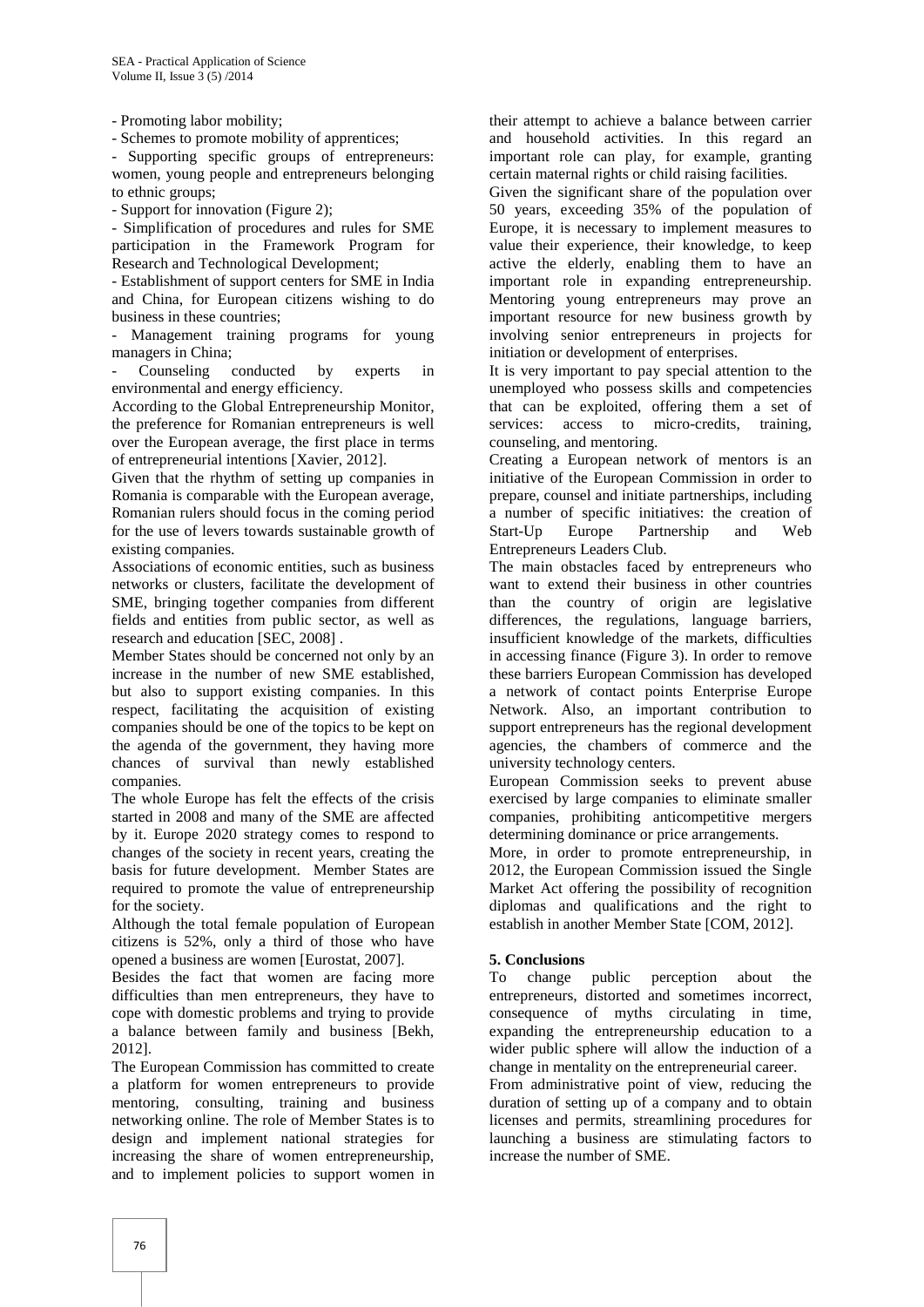Financing mechanisms for spin-off, various forms of micro-financing entrepreneurship, facilitating SME access to capital market, creating an attractive tax environment may constitute attractions for young people trying to build their careers in the field of entrepreneurship.

#### **References**

- [1] Bekh, O., ETF Women's Entrepreneurship Development, Policy Brief (2012);
- [2] COM(2012), 573 final, "Single Market Act II Together for new growth"
- [3] Eurostat, SBS, Breakdown of main indicators by enterprise size class, non-financial business economy, 2003, the EU-25
- [4] Eurostat, 'Statistics in focus: the entrepreneurial gap between men and women' (30/2007).
- [5] SEC(2008) 2637, The Concept Of Clusters And Cluster Policies And Their Role For Competitiveness And Innovation: Main Statistical Results And Lessons Learned, Commission Staff Working Document
- [6] Xavier, (2012), Global Entrepreneurship Monitor 2012 Global Report, pg. 20